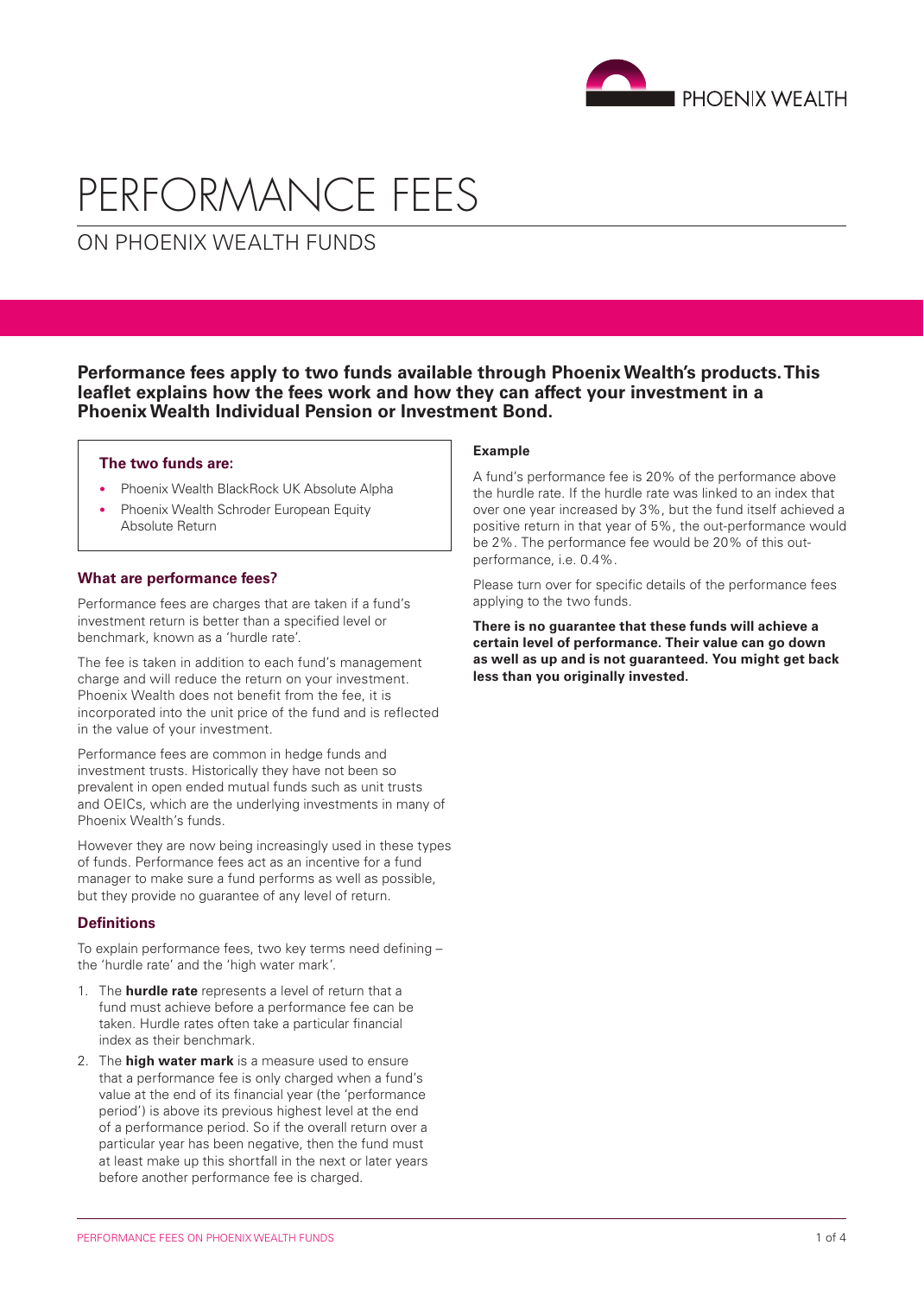|                                         | <b>Phoenix Wealth BlackRock UK Absolute</b><br><b>Alpha</b>                                                                                                                                                                                                                                                                                                                                      | <b>Phoenix Wealth Schroder European Equity</b><br><b>Absolute Return</b>                                                                                                                                                                  |
|-----------------------------------------|--------------------------------------------------------------------------------------------------------------------------------------------------------------------------------------------------------------------------------------------------------------------------------------------------------------------------------------------------------------------------------------------------|-------------------------------------------------------------------------------------------------------------------------------------------------------------------------------------------------------------------------------------------|
| <b>Fund Management</b><br>Charge (FMC): | Retirement Wealth Account: 1.65%<br>$\bullet$<br>all other Phoenix Wealth individual<br>$\bullet$<br>products: 1.20%                                                                                                                                                                                                                                                                             | Retirement Wealth Account: 1.65%<br>٠<br>all other Phoenix Wealth individual<br>$\bullet$<br>products: 1.20%                                                                                                                              |
| Performance fee:                        | 20% of performance level above the hurdle rate.                                                                                                                                                                                                                                                                                                                                                  | 20% of performance level above the hurdle rate.                                                                                                                                                                                           |
| Benchmark:                              | 3 month Sterling LIBOR (London Inter-Bank<br>Offered Rate - the interest rate determined<br>by the rates that banks offer for loans to<br>other banks).                                                                                                                                                                                                                                          | 3 month Sterling LIBOR (London Inter-Bank<br>Offered Rate - the interest rate determined<br>by the rates that banks offer for loans to<br>other banks).                                                                                   |
| Hurdle rate:                            | Performance of benchmark over 12<br>month period (reset at the start of each<br>performance period).                                                                                                                                                                                                                                                                                             | Performance of benchmark over 12<br>month period (reset at the start of each<br>performance period).                                                                                                                                      |
| <b>Performance period:</b>              | 1 January - 31 December.<br>The hurdle rate for the fund is set quarterly<br>in advance and is based on the three<br>month Sterling LIBOR at the end of the<br>previous quarter.<br>The performance fee is 20% of any amount<br>by which the fund outperforms the hurdle<br>rate, provided the bid price at the end of the<br>performance period is higher than the previous<br>high water mark. | 1 October – 30 September.<br>The performance fee is 20% of any amount<br>by which the fund outperforms the hurdle<br>rate, provided the bid price at the end of the<br>performance period is higher than the previous<br>high water mark. |

For further information about these funds, including their aims and the assets they invest in, please see the fund factsheet, available for each fund at phoenixwealth.co.uk. You can invest in these funds through a number of Phoenix Wealth products. For more information, such as the aims and risks of each product, minimum investment levels, tax treatment and charges, speak to your financial adviser, or see your Key Features Document.

# **How are the performance fees shown?**

Using the Retirement Wealth Account as an example:

|                                                                          | <b>Factsheet FMC</b> | <b>Estimated</b><br><b>Performance Fee</b> | <b>Illustration FMC</b> |
|--------------------------------------------------------------------------|----------------------|--------------------------------------------|-------------------------|
| Phoenix Wealth BlackRock UK Absolute Alpha                               | $1.65\%$ p.a.        | $0.55\%$ p.a.                              | $2.20\%$ p.a.           |
| <b>Phoenix Wealth Schroder European Equity</b><br><b>Absolute Return</b> | $1.65\%$ p.a.        | $0.55\%$ p.a.                              | $2.20\%$ p.a.           |

# **Example**

The charges for our funds with performance fees are shown differently in fund factsheets and illustrations. The following example demonstrates how they are shown. It relates to the Phoenix Wealth BlackRock UK Absolute Alpha Fund but the same principle applies to the Phoenix Wealth Schroder European Equity Absolute Return Fund.

| <b>Phoenix Wealth BlackRock UK Absolute Alpha</b> |          |  |  |
|---------------------------------------------------|----------|--|--|
| <b>FMC:</b>                                       | 1.65%    |  |  |
| <b>Fund Expenses:</b>                             | 0.15%    |  |  |
| <b>Estimate of Performance Fee:</b>               | $0.55\%$ |  |  |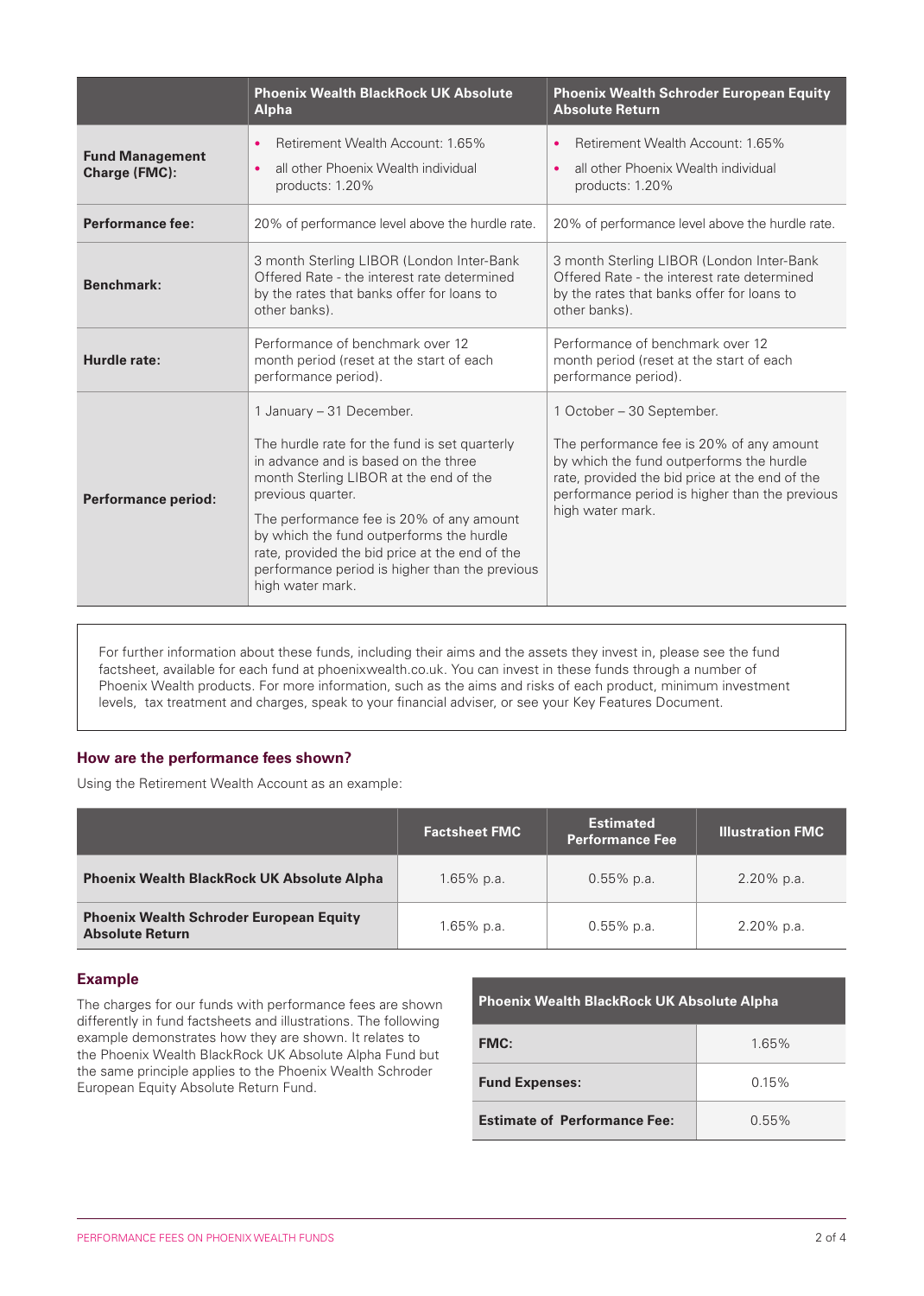# **Charges**

In addition to the fund charges shown in this document. product charges and advice charges may also be applicable.

# **Illustrations**

For product illustrations it is necessary for the performance fee to be estimated. We have estimated the performance fee for each fund based on the expected level of performance from the investment policy compared to the benchmark.

In an illustration the fund management charge will be displayed as the total of the FMC and the estimated performance fee, so in this example it will be  $2.20\%$  (1.65% + 0.55%). The fund expenses of 0.15% are displayed separately.

# **Factsheets**

Our fund factsheets include a description of the performance fee rather than displaying the estimated charge including the performance fee. Therefore in this example the fund management charge will be displayed as 1.65%. The fund expenses of 0.15% are displayed separately.

#### **For all funds please note:**

The performance fee is calculated on a daily basis, as if that day was the end of the annual period. The potential fee is then accrued within the underlying fund's price for that day, which is reflected in the Phoenix Wealth fund price. The next day, when the fee is calculated again, the accrual is adjusted up or down as appropriate so the performance fee is always reflected in the fund's daily unit price.

Each fund pays the performance fee (if the criteria have been met) to the fund manager once a year after the end of the performance period. The daily mechanism simply ensures that on any particular day the fund's price reflects the best estimate of how the performance fee is building up and so if a fee is payable at the end of the year, there is no sudden change to the unit price.

**Due to the complex nature of investment funds such as these, it is important that you discuss their suitability for your needs, and any questions you may have about the terms used in this document, with your financial adviser.**

# **Notes**

Please note annual fund expenses also apply to all funds in addition to the FMC. These vary frequently but for the underlying funds as at 07/01/2020, these were:

| <b>Phoenix Wealth BlackRock UK</b><br><b>Absolute Alpha</b>              | 0.15%    |
|--------------------------------------------------------------------------|----------|
| <b>Phoenix Wealth Schroder European</b><br><b>Equity Absolute Return</b> | $0.30\%$ |